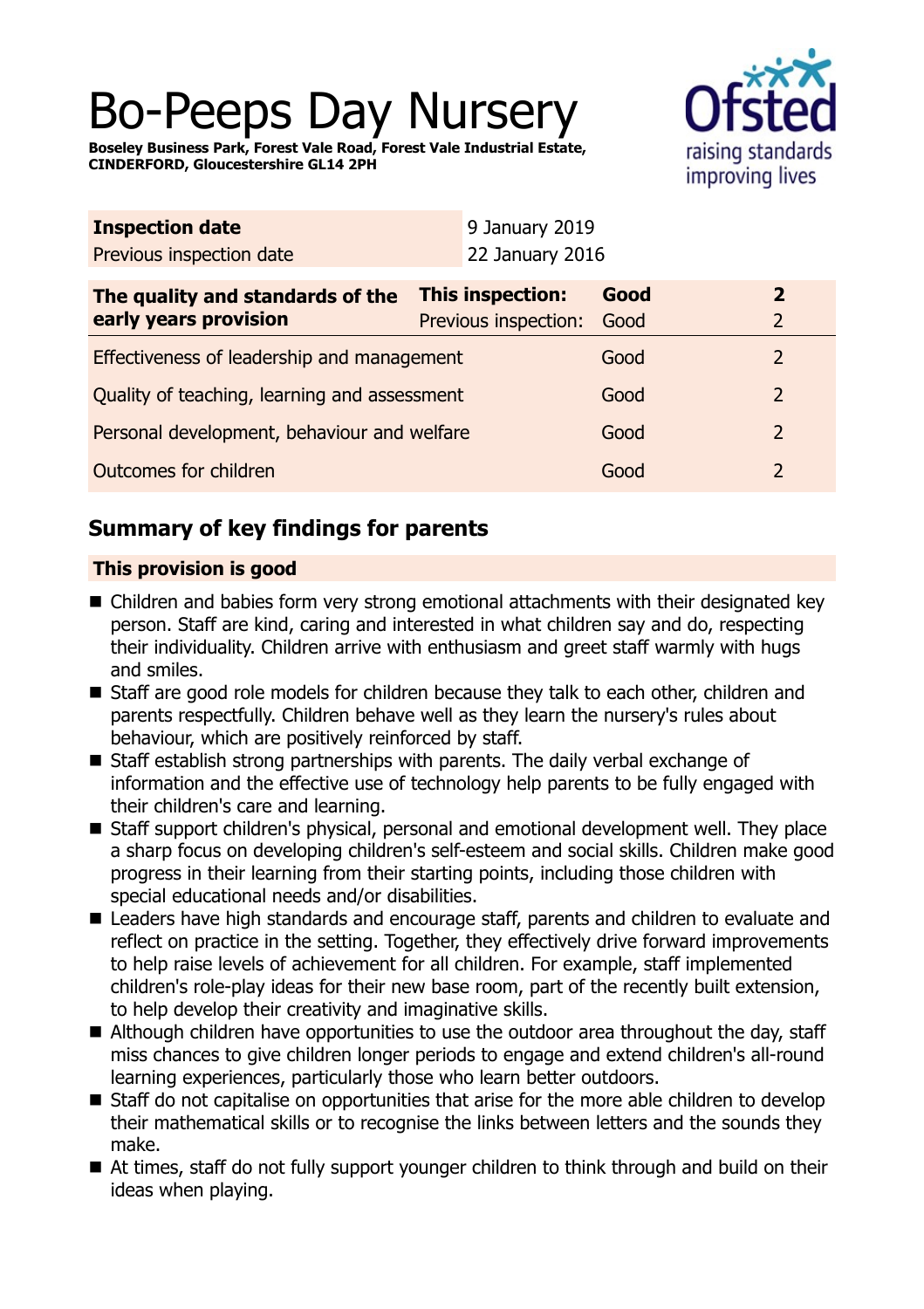# **What the setting needs to do to improve further**

## **To further improve the quality of the early years provision the provider should:**

- $\blacksquare$  extend opportunities for children's all-round learning outdoors, particularly for those who learn better outdoors
- $\blacksquare$  make the most of all chances to develop the more able children's mathematical language and their understanding of the links between letters and the sounds they make
- build on ways to support and challenge younger children to think through their ideas when they are engaged in activities.

## **Inspection activities**

- $\blacksquare$  The inspector observed activities and staff interactions with children playing and learning indoors and outdoors, and assessed the impact these have on children's learning.
- $\blacksquare$  The inspector carried out a joint observation with the manager.
- The inspector reviewed a range of documentation, including samples of policies and procedures, children's records and evidence of staff suitability.
- $\blacksquare$  The inspector spoke with children, parents and staff at appropriate times and took account of their views.
- The inspector held discussions with the director and manager about future development plans, safeguarding and risk assessment.

## **Inspector**

Jan Harvey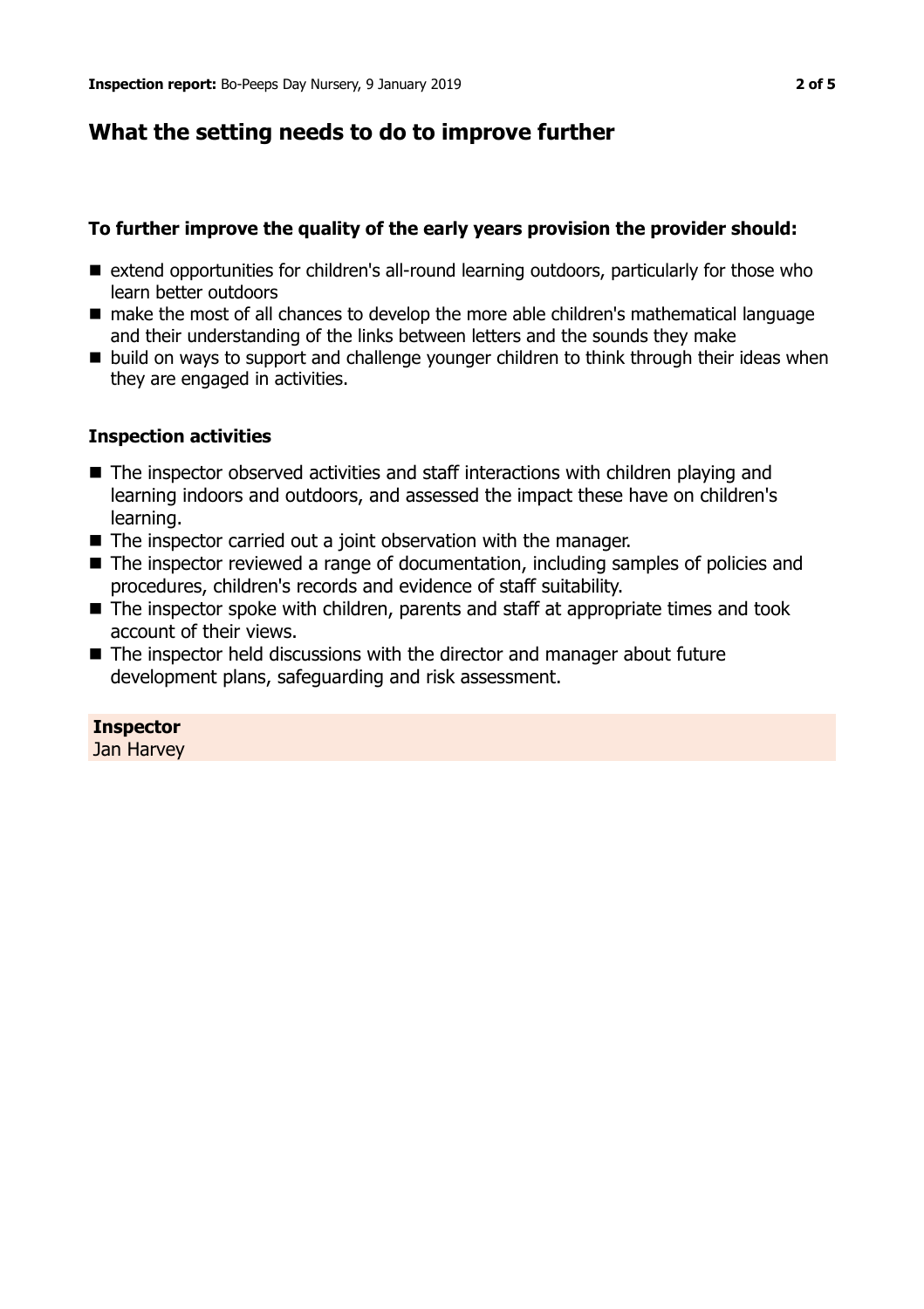# **Inspection findings**

### **Effectiveness of leadership and management is good**

Leaders and staff have a good knowledge of their responsibility to support children's learning, development and welfare. Safeguarding is effective. Staff know the signs and symptoms to look out for and the correct procedures to follow if there are child protection concerns. Leaders and staff meet with other professionals regularly and carry out online research and training to develop and extend their knowledge of current good practice. For example, following behaviour management training, staff increased small group opportunities, for children to learn to share and take turns, to help develop their listening and social skills. Leaders are developing new ways to monitor the progress of different groups of children to ensure gaps in development are closing. Good use is made of the information this provides. For example, staff have extended the use of sign language in children's discussions and have introduced a language-focus group to help better support children's early communication skills.

### **Quality of teaching, learning and assessment is good**

Staff have a good understanding of how children learn and develop. They know the children well and use their individual interests and comments to plan interesting activities that excite and motivate them. For instance, two-year-old children enjoyed learning the names of body parts and exploring their reflections in mirrors while making a face out of a paper plate. Older children are eager to investigate, explore and learn, using a wide range of resources and activities. Staff ensure babies are offered appropriate levels of challenge to help them make good progress, for example when developing their walking skills. Staff offer praise and encouragement as children try new things, and children are keen to keep trying. This helps encourage children's curiosity and independence.

#### **Personal development, behaviour and welfare are good**

The caring and fun staff ensure children and babies are happy, settled and comfortable. They provide easy access to a wide range of resources, and children move freely around the nursery and explore their own ideas. Staff encourage children's good health and physical well-being effectively. For example, children have fun using a see-saw and exploring weight and balance. Staff actively support children to develop a good understanding of positive hygiene and safety routines. For instance, toddlers are encouraged to wash their hands before snacks, and older children sing action rhymes to help make sure their hands are clean before they serve themselves at lunchtime.

#### **Outcomes for children are good**

Children are confident and make decisions about their own play. They are prepared well for the next stage in their learning and eventual move to school. For example, younger children learn how to zip up their coat and use colour and number language in the correct way as they build models with plastic bricks. Older children confidently selfregister on arrival and help new children find their designated coat peg. Children's emotional and social development enables them to move forward in their learning. They develop positive attitudes to learning and make strong relationships with friends and their key person.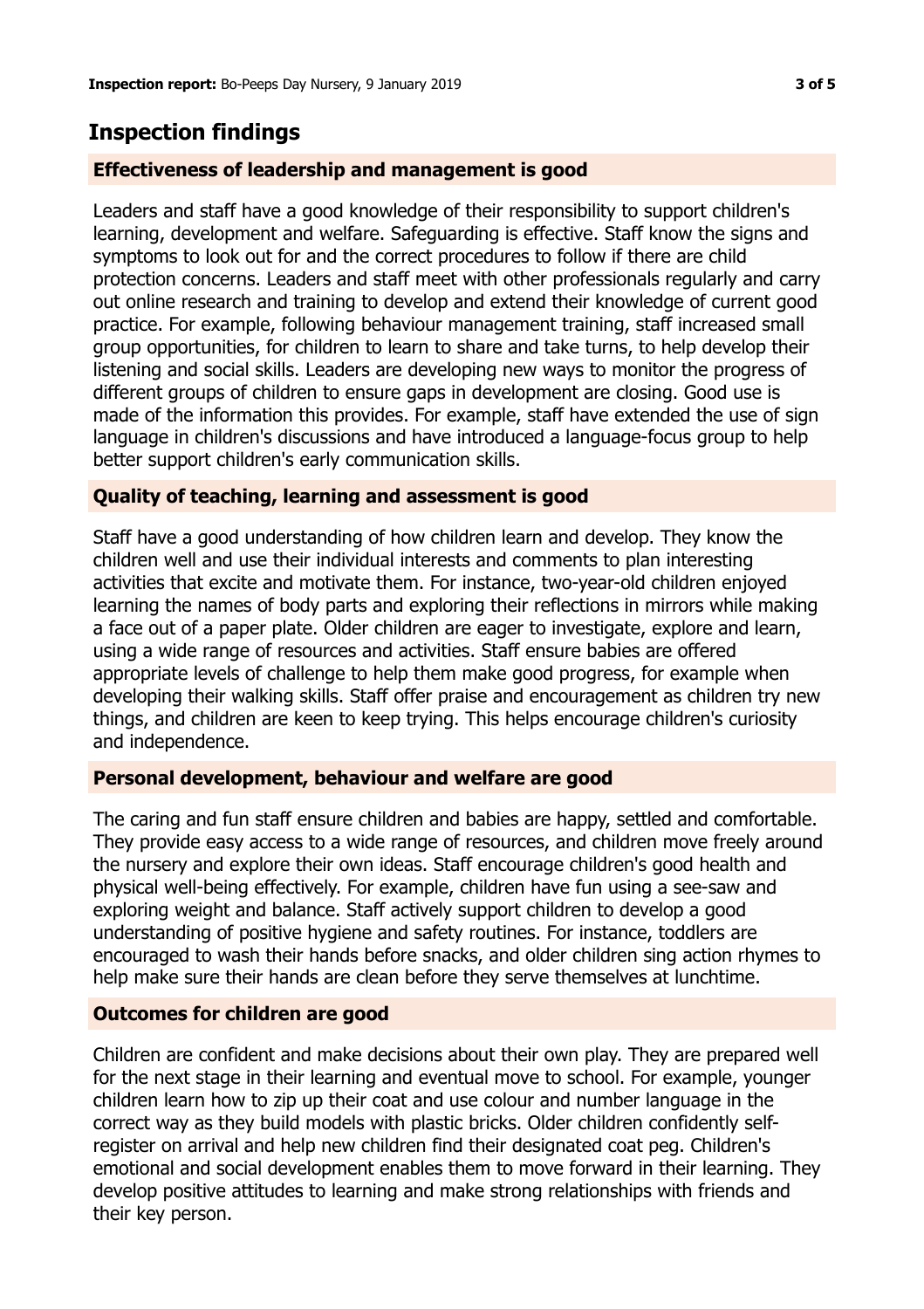## **Setting details**

| Unique reference number                             | EY369325                                                                             |  |
|-----------------------------------------------------|--------------------------------------------------------------------------------------|--|
| <b>Local authority</b>                              | Gloucestershire                                                                      |  |
| <b>Inspection number</b>                            | 10063099                                                                             |  |
| <b>Type of provision</b>                            | Full day care                                                                        |  |
| <b>Registers</b>                                    | Early Years Register, Compulsory Childcare<br>Register, Voluntary Childcare Register |  |
| Day care type                                       | Childcare on non-domestic premises                                                   |  |
| Age range of children                               | $0 - 13$                                                                             |  |
| <b>Total number of places</b>                       | 90                                                                                   |  |
| Number of children on roll                          | 186                                                                                  |  |
| Name of registered person                           | M. Bevan Limited                                                                     |  |
| <b>Registered person unique</b><br>reference number | RP902607                                                                             |  |
| Date of previous inspection                         | 22 January 2016                                                                      |  |
| <b>Telephone number</b>                             | 01594 8229969                                                                        |  |

Bo-Peeps Day Nursery registered in 2008. It operates in Cinderford, in the Forest of Dean. The nursery is open each weekday between 7am and 6pm for 51 weeks of the year and provides a holiday play scheme, and before and after school care. The nursery receives funding for the provision of free early education for children aged two, three and four years. The nursery employs 23 staff, of whom two hold early years professional status, one has an early years qualification at level 5 and 19 have qualifications at level 3.

This inspection was carried out by Ofsted under sections 49 and 50 of the Childcare Act 2006 on the quality and standards of provision that is registered on the Early Years Register. The registered person must ensure that this provision complies with the statutory framework for children's learning, development and care, known as the early years foundation stage.

Any complaints about the inspection or the report should be made following the procedures set out in the guidance Complaints procedure: raising concerns and making complaints about Ofsted, which is available from Ofsted's website: www.ofsted.gov.uk. If you would like Ofsted to send you a copy of the guidance, please telephone 0300 123 4234, or email [enquiries@ofsted.gov.uk.](mailto:enquiries@ofsted.gov.uk)